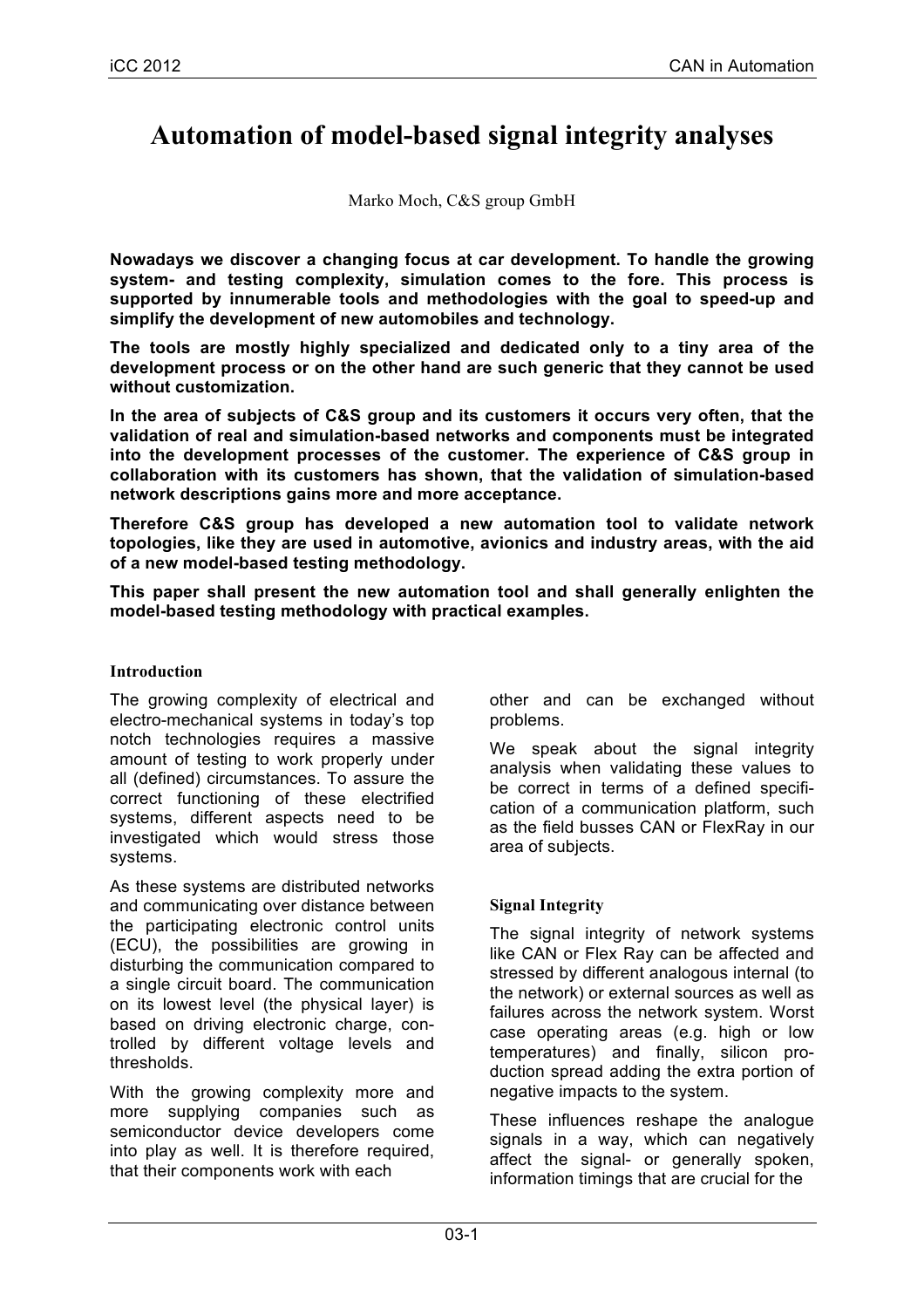functioning of the upper ISO/OSI layers and therefore the performance of the system. Also, the incorrect, up to the destructed transmission of signals may even destroy the networking function of the system permanently.

Such influences may be ESD- or EMV injections, ground shifts, short or open circuits, supply losses, etc.

To evaluate these influences, they need to be measured appropriately. Apart from that, the network system requires to be robust against these influences. This adds more protective components to the whole network, especially to the ECUs. But, adding more components refers also to add more signal deformation. That's why the impact of those protective components needs to be measured, too.

## **Validation Process**

A distributed network, e.g. for a car, needs to be validated at certain (design decision based) time stamps within the development process before the production starts. These time stamps refer to different kinds of validation with a particular purpose within the development process.

Nowadays three different, major kinds can be seen:

- n Simulations
- n Specialized hardware setup measurements
- n Integrated vehicle measurements

The simulations can be processed at a very early stage of development. It also allows for examining several hundreds to thousands of different variations of a network to find the right solution. It focuses on the interoperability between the used or possibly usable components and how much safety margins can be held for the upper ISO/OSI layers in terms of robustness against stress at the physical layer. With this, a manufacturer has the opportunity of reducing development costs, because the amount of prototypes, measurements and personnel costs reduces to a minimum.

Such prototypes are used in specialized hardware setups, where the investigation focuses only on the physical layer of the considered topology and is used mainly by approving the simulation results of a chosen harness design solution for the final product.

The integrated vehicle measurements are the latest step during the development process, where fully implemented ECUs are validated in an entire integrated car environment. Possibilities for observation of physical layer effects in this implementation phase are severely limited. Usually the effects can only be checked up indirectly through all of the ISO/OSI layers.

When we talk about model-based signal integrity analysis of in-vehicle, avionics or industrial field bus networks (e.g. CAN, FlexRay), we mean this by the investigation of the physical layer part of a complete distributed network with all of its wiring harness and ECUs or only parts of them using simulation.

A network description can be split up in three different physical application levels, referred to as

- n bus driver / transceiver devices,
- n ECU interfaces and
- n topologies.

The analysis of each of them focuses on different aspects of the whole system.

The focus for bus drivers / transceivers is their corner case behaviour in terms of high or low temperature operating areas and silicon production spread resulting in different speed and strength of their output stages and also the delays / timings of the internal logic, as well as the built-in immunity against external ESD / EMV pulse injections.

The focus at the ECU circuitry in addition to the bus driver's / transceiver's capabilities is to suppress these injections as well as own emissions. This can be done by using common mode chokes and ESD protection devices.

The highest physical application level is the topology. This is where the structure of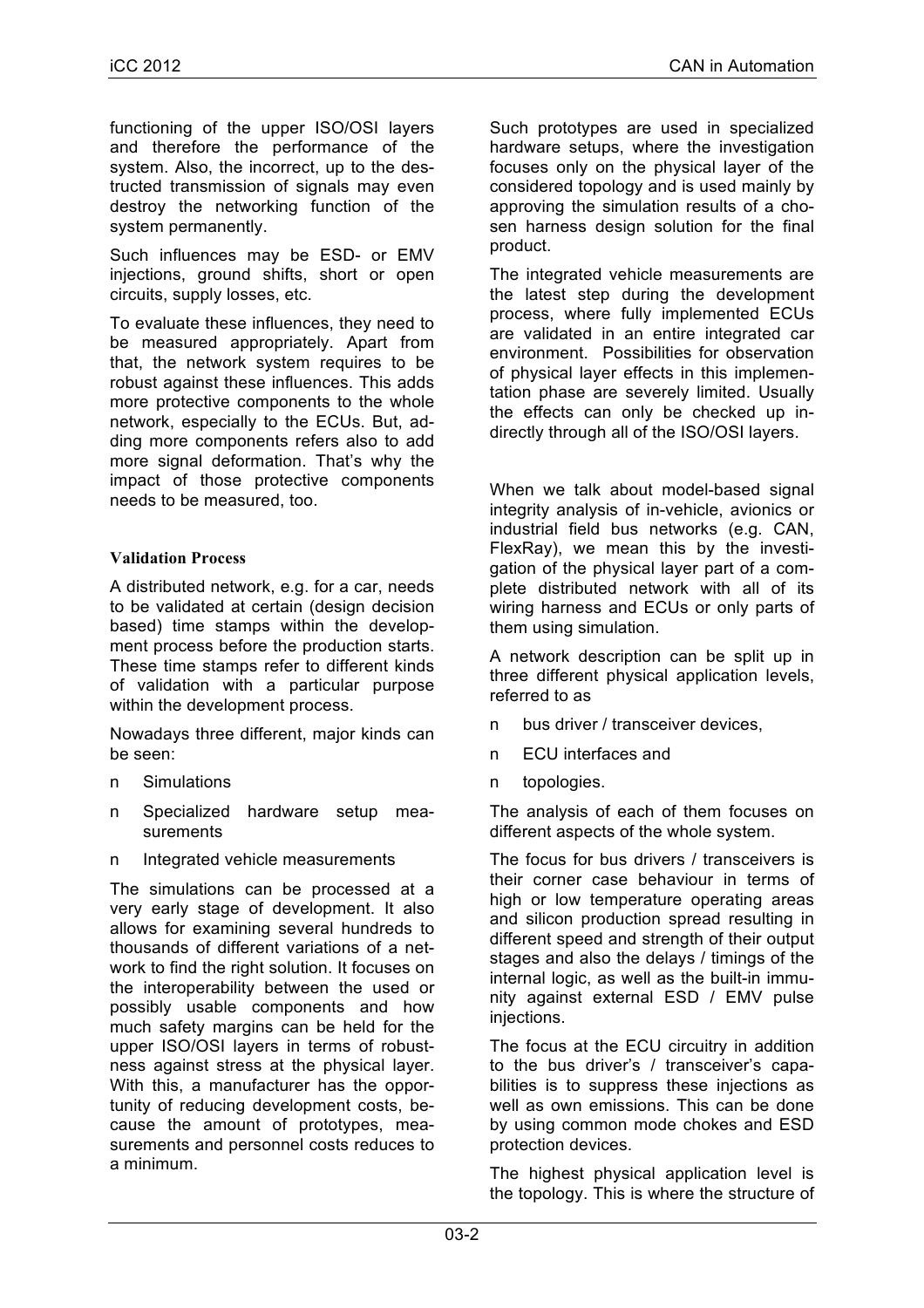the interconnections between the ECUs plays a role in conjunction with the used cables and the network termination points.



**Figure 1: Validation process**

# **What's the deal with Simulation?**

Simulation allows the creation of network design rules by investigating network limitations together with limits of used electronic network components through analysis of worst-cases, which is not possible to be investigated using hardware set-ups. In constrast to hardware set-ups, simulations tolerate much more observation points without increasing the expenditures for additional measurement equipment and the chained prototype costs. However, a mandatory prerequisite is the availability of suitable models and adequate simulation tools, sufficient to provide reliable and meaningful results.

One drawback of the "virtual validation" of networks was the low acceptance of simulation at this particular area in the past. Nowadays this thinking is changing towards physical layer simulations. They are used more and more frequently because real device measurements are time consuming in terms of personnel resources as mentioned before. Also they need expensive prototypes and the measurements and test management are mostly or completely hand operated.

The second drawback comes with the tools for simulation and also for real device measurements to a certain extend. These tools, on one hand, are highly specialized and dedicated to only a tiny area within the development process, but covering this area to a maximum, and of course, required extend. On the other hand there are tools designed as general purpose giving the developer a lot of functionalities but not the final solution for his needs and processes.

Additionally, simulator software is expensive. Its complex usage requires specialist knowledge and therefore distorts the cost benefit of the simulation to an unreasonable amount.

# **The goals to achieve**

Before we can go to further details of the solution of how to overcome the complexity involving simulation into the validation process of fieldbus networks, it has to be clarified, which goals should be achieved by the simulation solution in terms of what are the general requirements of the automated and model-based signal integrity analysis:

n *Independence by the description and use of proprietary model components for all applied models,*

to have approved models by the device developer

n *Reproducibility of the results,*

to have the opportunity to repeat simulations and use different simulators leading to same results (within a defined level of uncertainty)

n *Preferably high grade of reusability of the applied model components,*

to reduce development costs of the model based test system

n *Standardized, interchangeable and therefore interoperable models,*

to have the opportunity of using one test system for all devices and therefore comparability between different devices

n *Comparability to real device measurements and their results,*

which is the main requirement to meet in a device-technical point of view in order to replace prototype measurements by simulation

n *Speeding up the topology validation,*

to reduce the expenses which are mostly personnel efforts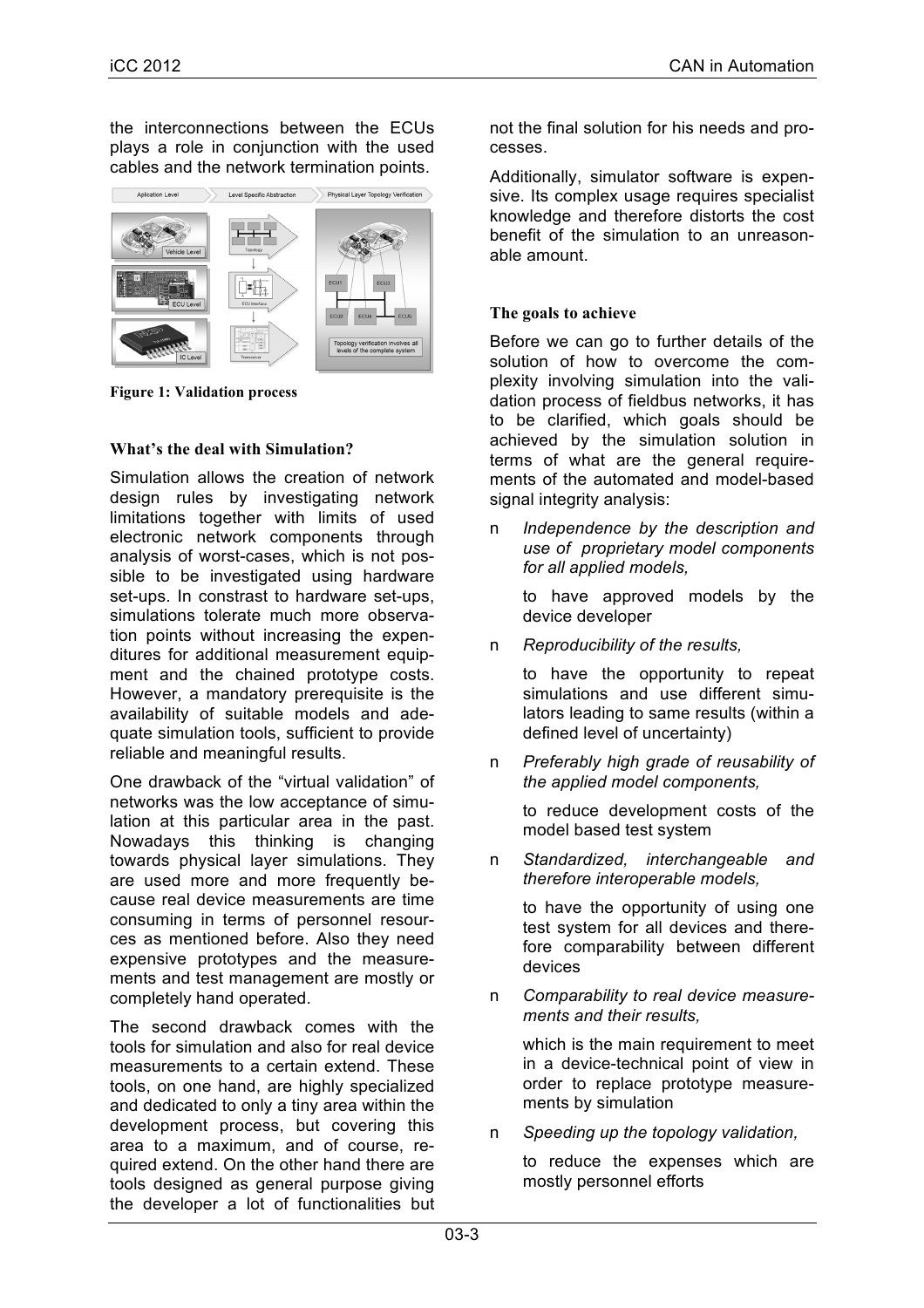n *As much as possible variation of the components' configuration,*

to have the opportunity of using the simulation at an early stage during the development process for the concept topology layout and circuitry verifications

Finally, it has to be clarified which specific requirements need to be checked to assure the signal integrity of a topology network concerning which measurements should be done at which pin point within the topology, just to name a few possible measurements around the transceiver device within an ECU:

- n Analogue voltage levels at all possible logical states
- n Logical signal delay timings to serve a robust bit timing / bit synchronisation
- n Analogue signal settling times at logical signal event changing up to the bit sampling point
- n Logical signal ringing at bit transmission

## **The model-based approach**

To analyse the signal integrity of a network, it requires its physical layer definition to be described in an analogous way. As the approved IEEE standard no. 1076.1, also called VHDL-AMS, is the only standardized hardware description language for digital, analogue and mixed signals and systems, this language was the only choice by OEMs in defining standards for adequate models.

This step was necessary, because the experience in the early days of simulating fieldbus networks has shown that there were a lot of different and only proprietary device models. They were not fully reproducible in terms of their results. They were not interoperable with each other as well as their capabilities were inappropriate. Addtionally, most of the models were not covering their respective datasheets and finally they may not be designed nor at least being approved by the device developer or following commonly agreed criteria.

Another important side-effect is the VHDLbased encryption capability of the VHDL-AMS supporting simulators, because one of the future revisions of the VHDL-AMS standard will supporting it on its own based on the VHDL standard. This gives the device developer certain safety to protect their semiconductor intellectual property.

Because the OEMs don't need to know the basic physics and effects behind each single transistor like the semiconductor needs at the development of the device (if he uses model-based development), a reduced complexity can be assigned to the required models. This complexity was graded into different levels covering different investigation purposes. This also serves some benefits regarding stability and performance of the simulation, where we return to later on in this paper.

In addition to the models describing the topology of a fieldbus network, additional components are necessary for

- n the creation of stimulation signals or waveforms,
- n the acquisition of data, respectively the digital or analogue waveforms and finally
- n waveform analysis and requirement checking.

The first item refers to power supply sources for the (energy-) conservative system descriptions as well as communication stimulation which is, in most of the cases, a round robin communication. Besides those, there are also some analogue or digital failure injections and operational mode switches.

The last two items are possible due to the capabilities of the used hardware description language. Also, they are necessary to gain a certain independence from specific simulator tool chains as they are in use by different customers.

Furthermore all of these components are configurable to specific test cases.

## **The test methodology**

Hence, the full model description (referred to as a test bench) consists of a topology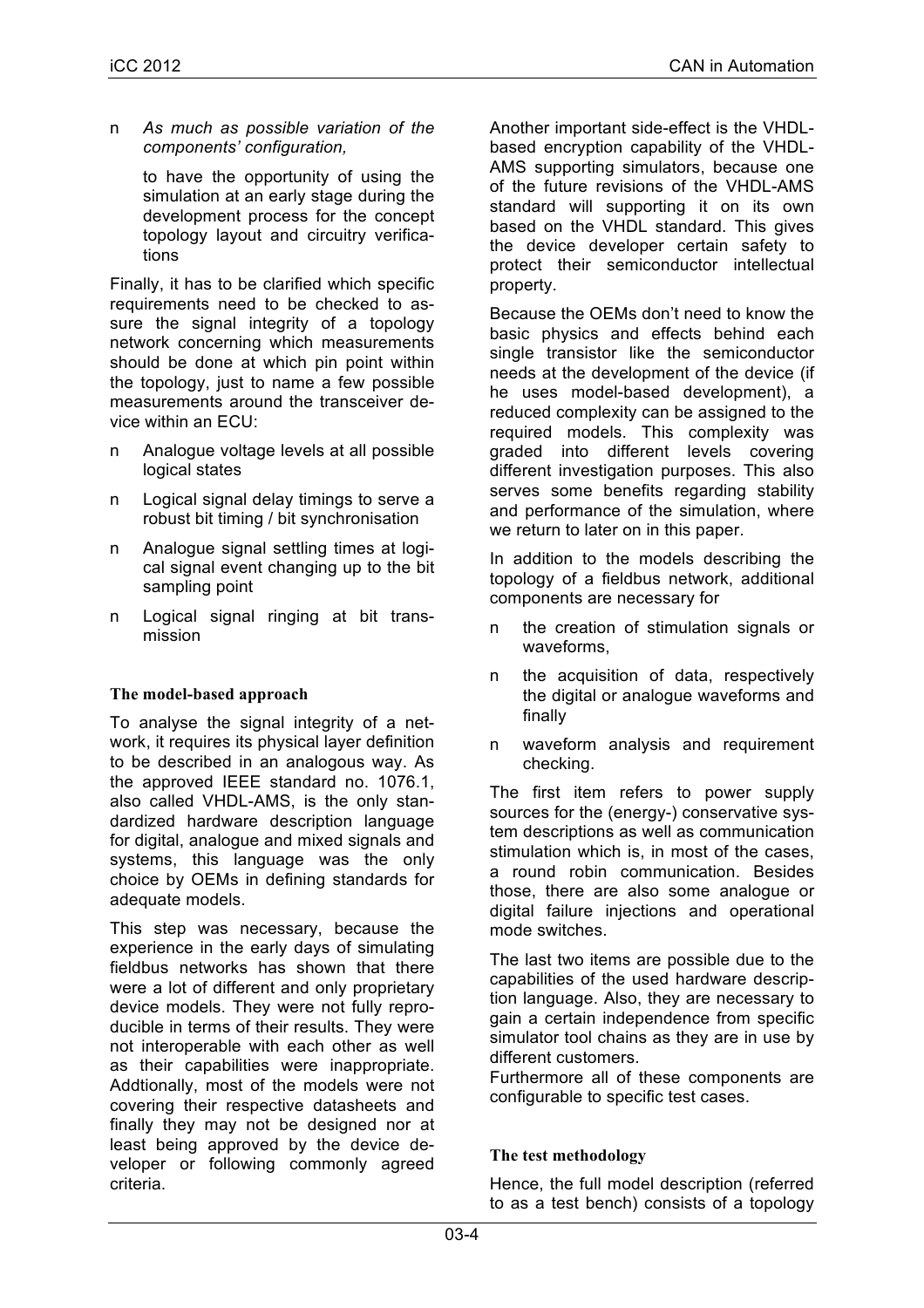description and the environmental test system components. These environmental components are designed as general purpose to cover a defined test specification. Therefore they are needed to be configurable to specific test cases of a given test specification. This design choice leads to a fixed model framework with a parameter interface and fully qualifying test case configuration parameter sets. Finally, this defined package implements the precise requirement which should be checked with its specific test setup.

All previously described model components forming the test bench as a framework are structured in accordance with the local testing methodology defined in the ISO standard no. 9646. This method was the starting basis for the model descriptions for the automation of model-based signal integrity analyses.



**Figure 2: Implementation of local test method**

The previously described features of the parameterizable, model-based test framework cover the requirements regarding reusability and, in conjunction with the semiconductor device models, reproducibility of the results – for the model part.

To gain coverage regarding the comparability of the real device measurements and results, the semiconductor device models need to be approved at first. Second, the measurement procedures, parasitic effects, and the points of observation are implemented as such, that they were the same as for the real device measurements from the technical point of view with a certain level of abstraction.

By the given parameter interface of the test bench framework the customer is allowed to vary topology component values and layout. With the requirement of independently described, approved, and interoperable semiconductor device models, the test bench framework only allows for the usage of transceiver models which are conformant to their respective transceiver model specification. Otherwise these models wouldn't be interchangeable and configurable via the parameter set of the test bench framework. This was an important rule to be defined right from the start of the development of an automation for the model-based signal integrity analysis.

# **The real automation –validation process**

Up to now, we have only described the prerequisites for the automation regarding the model-related point of view. But the automation of model-based signal integrity analyses doesn't stop at the outer boundaries of the model descriptions. The automation has also to do with the execution of the simulator tool, the computation of the test bench framework model description and the most important thing, the integration into the customers' development process, beginning with the definition of the topology and ending with the result report. The following sections will give an overview about these items to finalise the idea and realisation of this automation.



**Figure 3: Automation workflow**

#### **Building blocks – the topology definition and framework**

The definition of the topology and therefore the transfer of information through its layout and ECU circuitries, as well as devices and network structure into an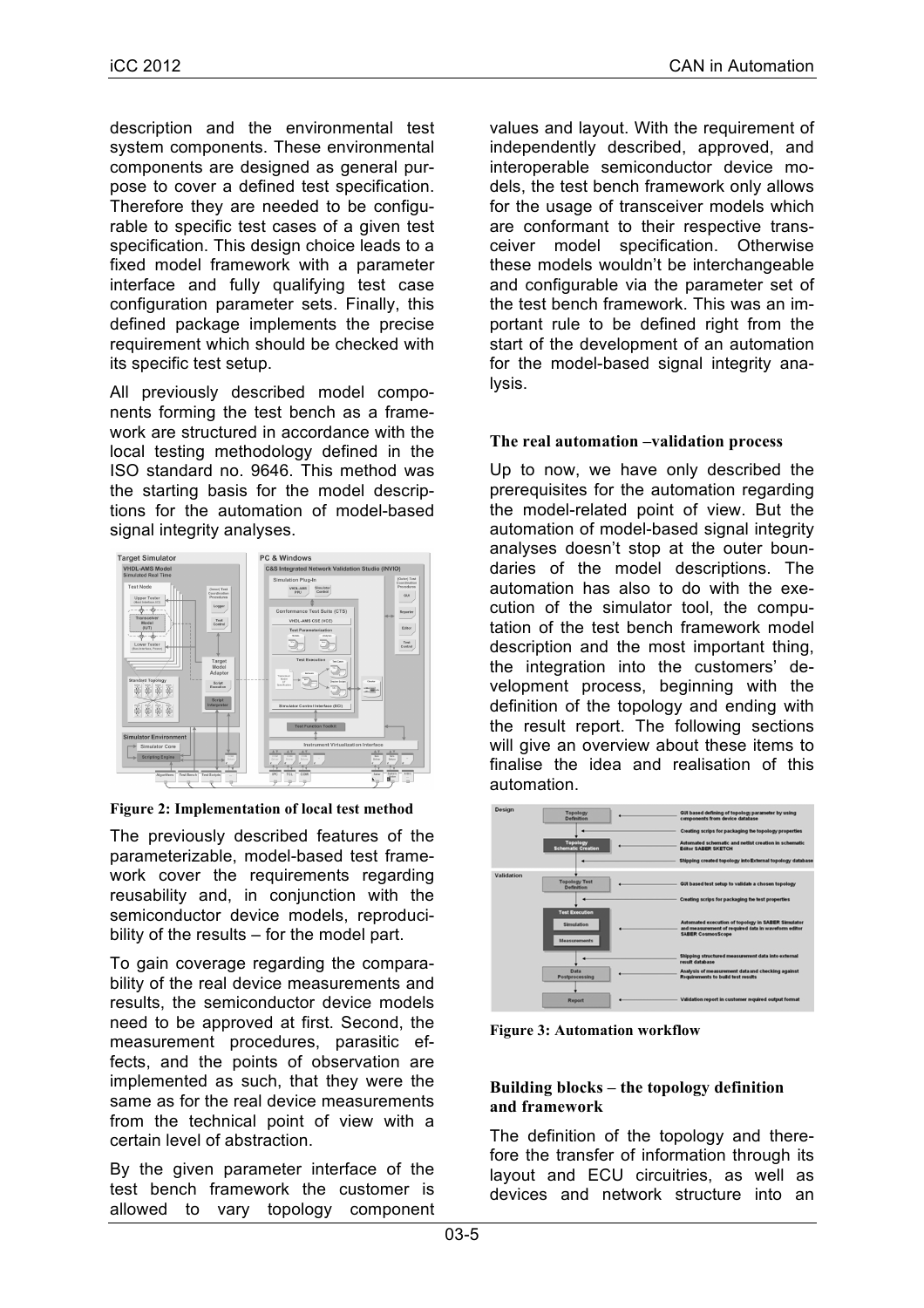executable test bench (framework) stood for enormous personnel efforts and carried a huge risk of errors and massively reduced reproducibility as well as reusability. At this particular point our solution comes into play providing capabilities for the integration / transformation of topology definitions described in different OEMspecific ways based on their development process into executable model descriptions.

Based on the present simulator tool chains on the market there are several possible approaches to transfer any number of topologies into executable model descriptions within the limits of their respective field bus specifications.

The first approach uses the, somehow proprietary schematic editor of the tool chain. This provides the opportunity of creating a visual shape of the electrical circuits of the topology following a graphical routing algorithm developed by us. The approach has to

- n cover all possible topology layouts allowed by the respective field bus specification, e.g. linear buses, number of passive or active stars, max. number of ECUs, etc.,
- n assure semantically correct code generation, and
- n offer a reasonable overview of the topology layout for the user.

It's advantage is to use the built-in modelcode generator of the given tool chain. Also, another gain is the graphical image of the visual shapes as a side-product to transfer decisions within the development process to all participating persons in further topology design.

The disadvantages are, as mentioned before, the use of proprietary model code generation which may result into code descriptions not covered by other simulator tool chains as well as the complex graphical routing algorithm to support all possible topology layouts allowed by the respective field bus specifications. The schematic view is therefore modifiable only within strong limits given by the simulator tool chain.

The second approach embraces some features of the used hardware description language VHDL-AMS by using iterative and conditional generate statements for variable components and processes of the virtual test environment.

One benefit of this variant is the creation of schematic views of given topologies independent of the used simulator tool chain and thus, can be fully modified to customer's needs. Another advantage is the independent construction of the model test bench. This provides full control about the model description and its performance level and reduces also possible artifacts produced by other code generator tools.

Hence, the test bench framework can be used completely and without adoptions to use with the established simulator tool chains on the market.

The drawbacks of this approach are slightly more complex test bench framework and configuration interfaces as well as, at the current point in time, not all simulator tool chains support the full feature set and latest standard revisions of the hardware description language VHDL-AMS resulting in a subset to be used with the test bench framework which was identified in analyses carried out in the past. Following this, there were no real bottle necks in using the language over different simulator tool chains. Like with the first approach a graphical routing algorithm is needed to create the visual shapes of the circuit design of a given topology, but with more customisation more complexity is added to the algorithm.

After the topology and the surrounding test environment is completely defined in terms of a model description, this test bench framework can subsequently be executed with the simulator to obtain the required signal waveforms for the post-processing.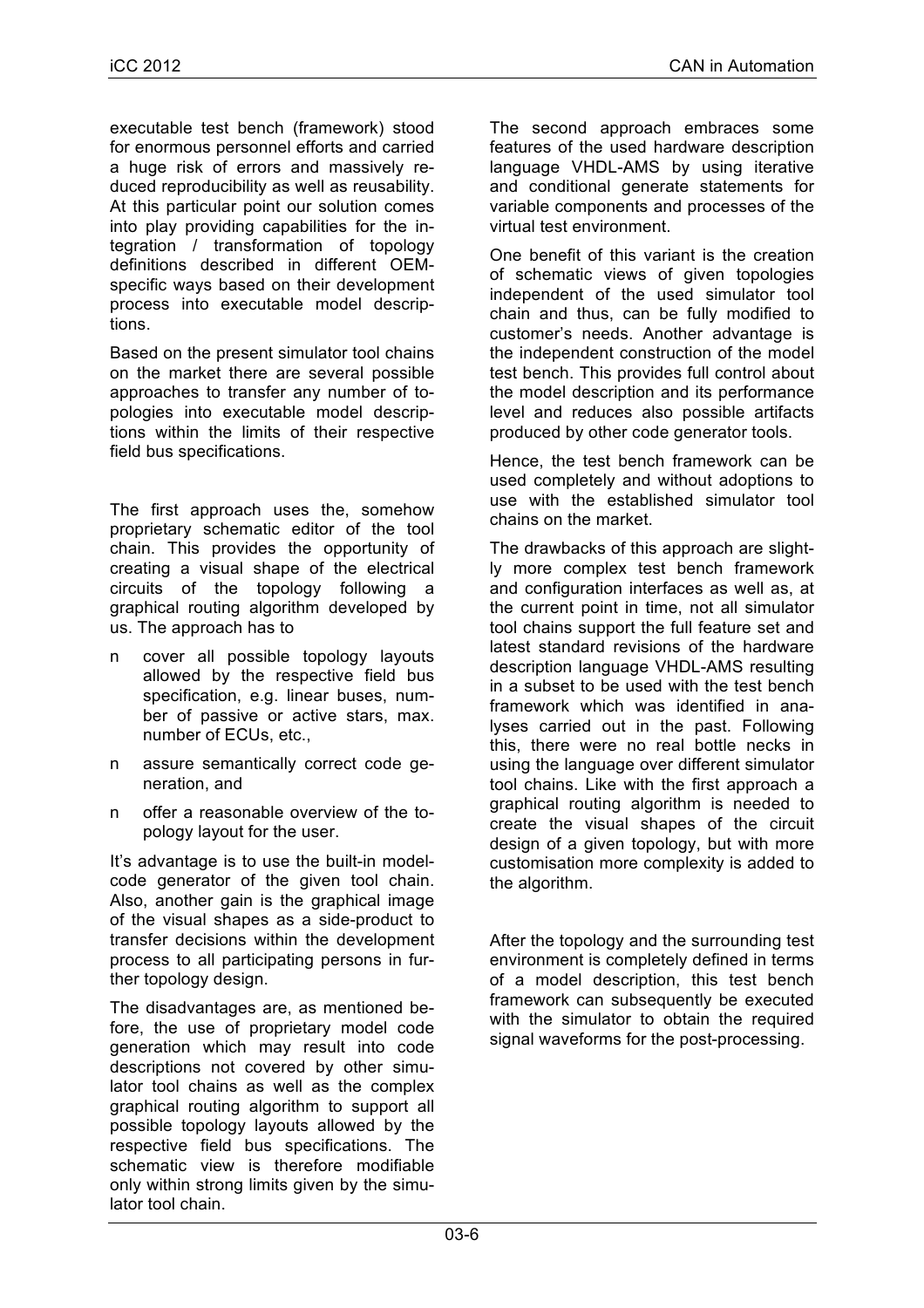#### **Home straight – from post-processing to the report**

Besides the automated topology definition and framework creation the post-processing up to the report is the second source of time-consumption within a hand operated topology validation process and thus, needs to be automated.

The post-processing begins with the analysis of the acquired signal waveforms. This analysis involves the graphical displaying of the signals at first, which is required at a minimum to make hand operated measurements. The previously mentioned comparability between measurements acquired in real hardware setups and simulation results is assured using the same points of observation as well as being combined mathematically as for the real device measurements, e.g. using oscilloscope functions. By these facts it can be said that the manual effort grows dramatically with the increasing amount of topologies, ECUs and measurements that are being executed. And therefore an automation of these process steps has become a necessary requirement to the OEMs.

After gathering the measured values, it needs to be checked if they are within the defined limits in order to find a verdict either for a

- n single measurement (referred to as an atomic result),
- n aroup of measurements.
- n group of ECUs,
- n group of topologies or
- n any other component or parameter variation or variation package

Finally, the gathered verdicts are stored into a report, which is important for further decisions within the development process of a topology and therefore has to share these relevant information and outcomes of the simulation in a way, which every involved developer and decision-makers can understand.

Such a report has usually a customer specific common look and feel has to be integrated into the customer's development processes in terms of output formats and

style. This solution supports different output formats like

- n database-based,
- n spreadsheet-based,
- n as formatted text files (with or without using markup languages),
- n and others.

#### **Conclusion**

The model-based testing methodology is, as described in the previous sections, powered by a virtual and configurable test environment as a framework. It is made round by an automating and project based application to conduct the validation process of the signal integrity in different fieldbus networks.

Apart from that, this model-based testing methodology is only one part of the full solution developed so far. Completing the whole package of validating topologies, this solution doesn't stop at basic comparability in relation to requirements for real device measurements. It rather combines both the simulation and the real device measurements into one powerful solution, but with the main background of reducing required measurement efforts while having better testing coverage of topology layout and circuitry possibilities.

This circumstance serves a lot of benefits and, of course, covers the stated requirements to automate the topology validation tasks of different customers, which are:

- n It extends the use of simulation by fully automated creation of test benches and test suites.
- n It accompanies the development from the topology definition up to the validation report.
- n It supports measurements either in hardware setups or in real vehicle prototypes with fully automated creation of test cases and test suites.
- n It allows for comparison between simulation and real device measurements.
- n It can be integrated into OEM-specific tool chains used for